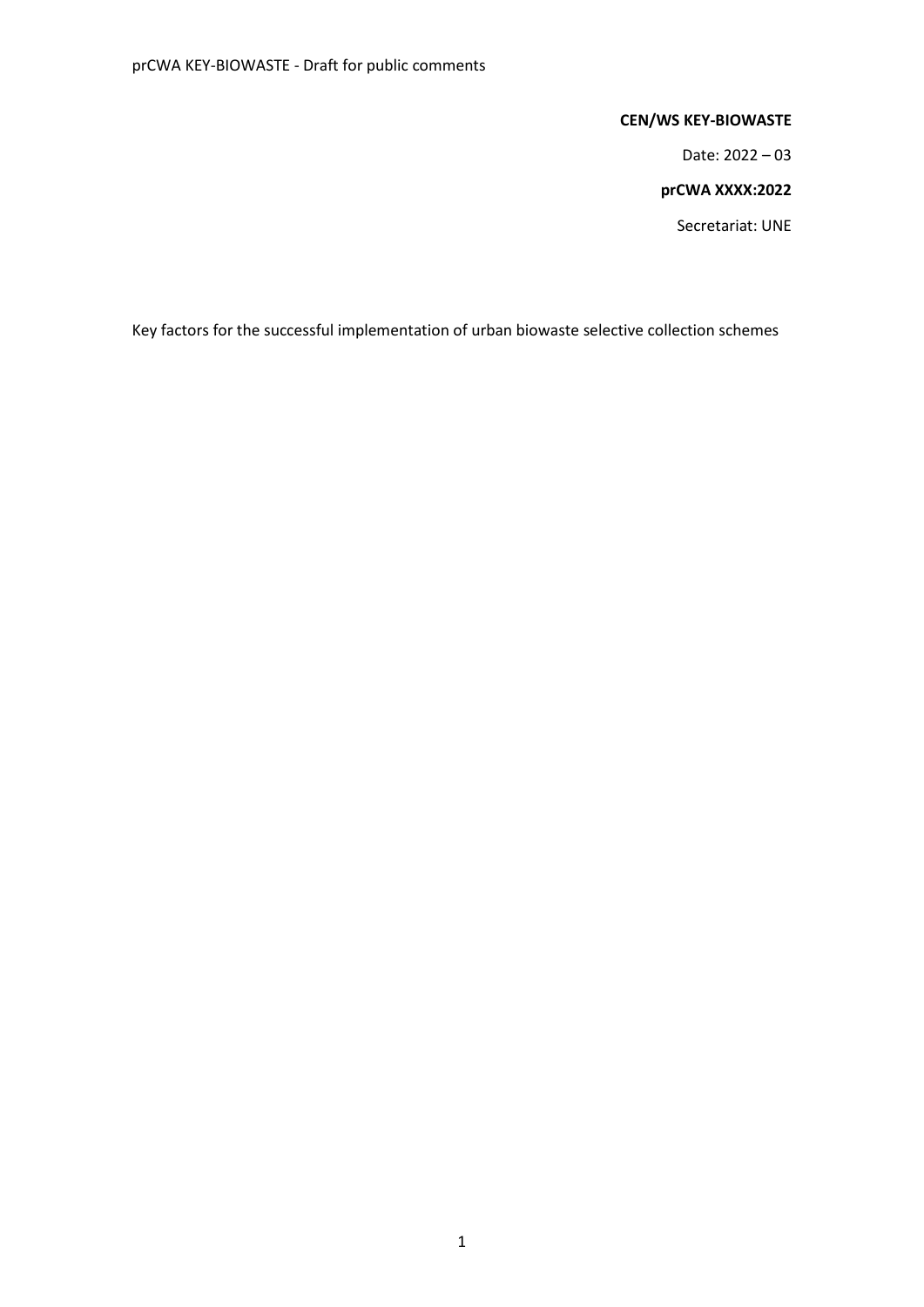# Table of contents

<span id="page-1-0"></span>

| 1. |     |  |  |
|----|-----|--|--|
| 2. |     |  |  |
| 3. |     |  |  |
| 4. |     |  |  |
|    | 4.1 |  |  |
|    | 4.2 |  |  |
|    | 4.3 |  |  |
|    | 4.4 |  |  |
|    | 4.5 |  |  |
|    | 4.6 |  |  |
| 5. |     |  |  |
|    |     |  |  |
|    |     |  |  |
|    |     |  |  |
|    |     |  |  |
| 6. |     |  |  |
| 7. |     |  |  |
|    |     |  |  |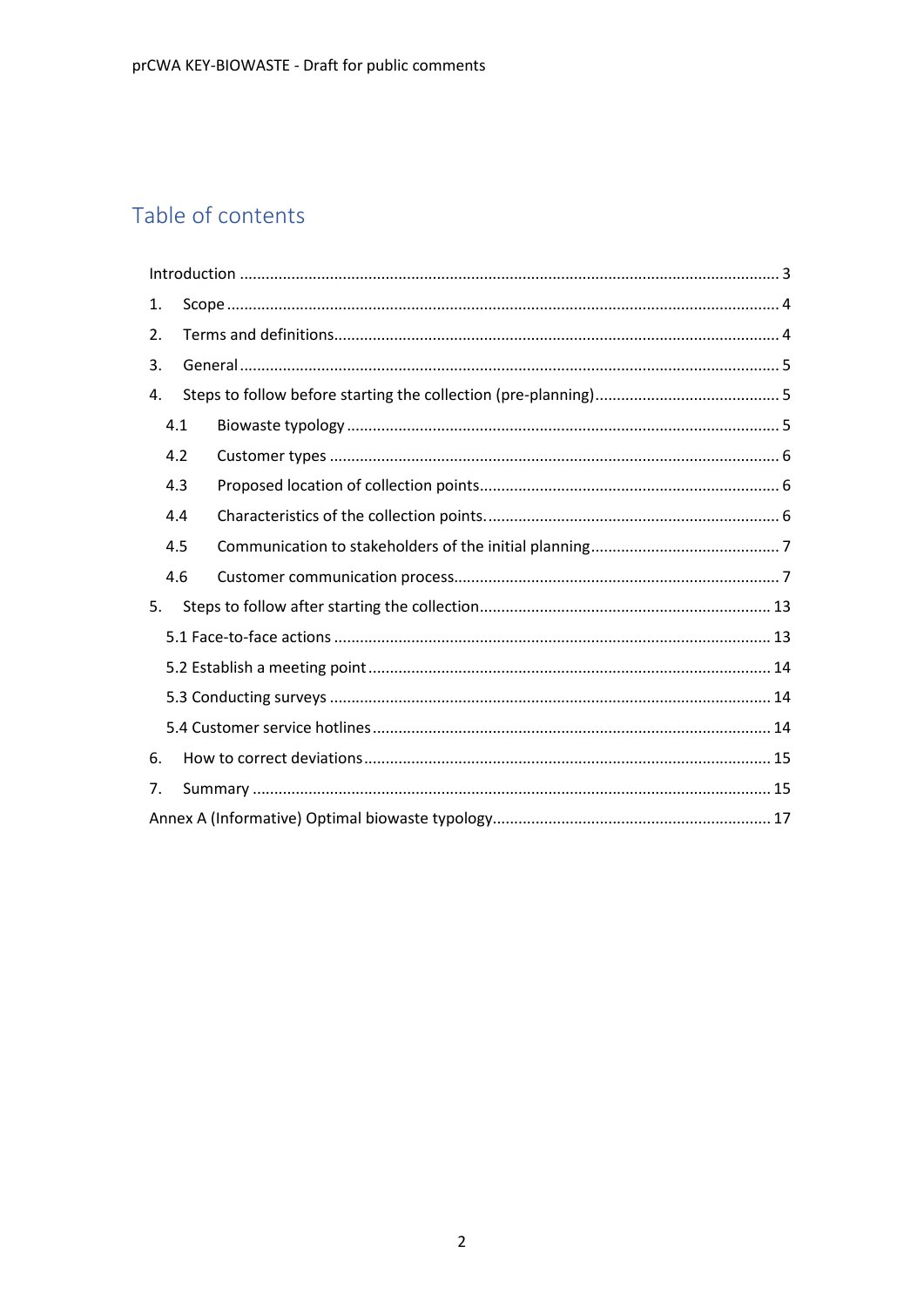# Introduction

 Every year each European citizen produces on average 200 kg of municipal biowaste. This means that between 118 and 138 million tons of biowaste arise annually in the EU. The municipal biowaste management systems that currently exist in Europe, such as landfilling, do not give a second life to materials or resources contained in the biowaste. Other alternatives such as incineration and composting do not allow to take full advantage of the biowaste potential.

 With the increase in biowaste production, the EU's priorities are to reduce food waste, increase separate collection and reuse or recycling. One of the main challenges for biowaste management is to integrate a valorization system in a city context, and to recover strategic products with a market value that offsets the global cost of biowaste valorization.

 Thus, the recovery and valorization of biowaste is one of the main lines of several EU-funded projects, 5 like VALUEWASTE<sup>1</sup>, which proposes an integrated system for urban biowaste valorization into key strategic products for the EU.

 In order to implement successful valorization schemes to produce high value products with attractive and sustainable business cases, it is imperative to feed the processes with high quality biowaste. High quality biowaste relies on efficient selective collection systems and pre-treatments. Unfortunately, such systems to ensure high quality biowaste are scarce in Europe, making current valorization systems uneconomical and therefore underutilizing the potential of urban biowaste.

24 Standardization of the influencing key factors for the improvement of the selective collection and management of urban biowaste will help city managers and waste management service providers to increase the quality of the selectively collected biowaste, enabling the development of robust biowaste valorization processes. The influencing key factors will focus on actions to promote biowaste collection and improve the perception of citizens on urban biowaste as a local source of valuable materials.

 Therefore, standardization will bring citizens' sorting and recycling efforts to increase the biowaste quality and contribute to pave the way for the transition of cities to a circular economy.

 Part of this CWA is based on the biowaste selective collection experience implemented in the VALUEWASTE project. This research project has received funding from the European Union's HORIZON 2020 research and innovation programme under grant agreement number 818312.

<span id="page-2-0"></span>https://valuewaste.eu/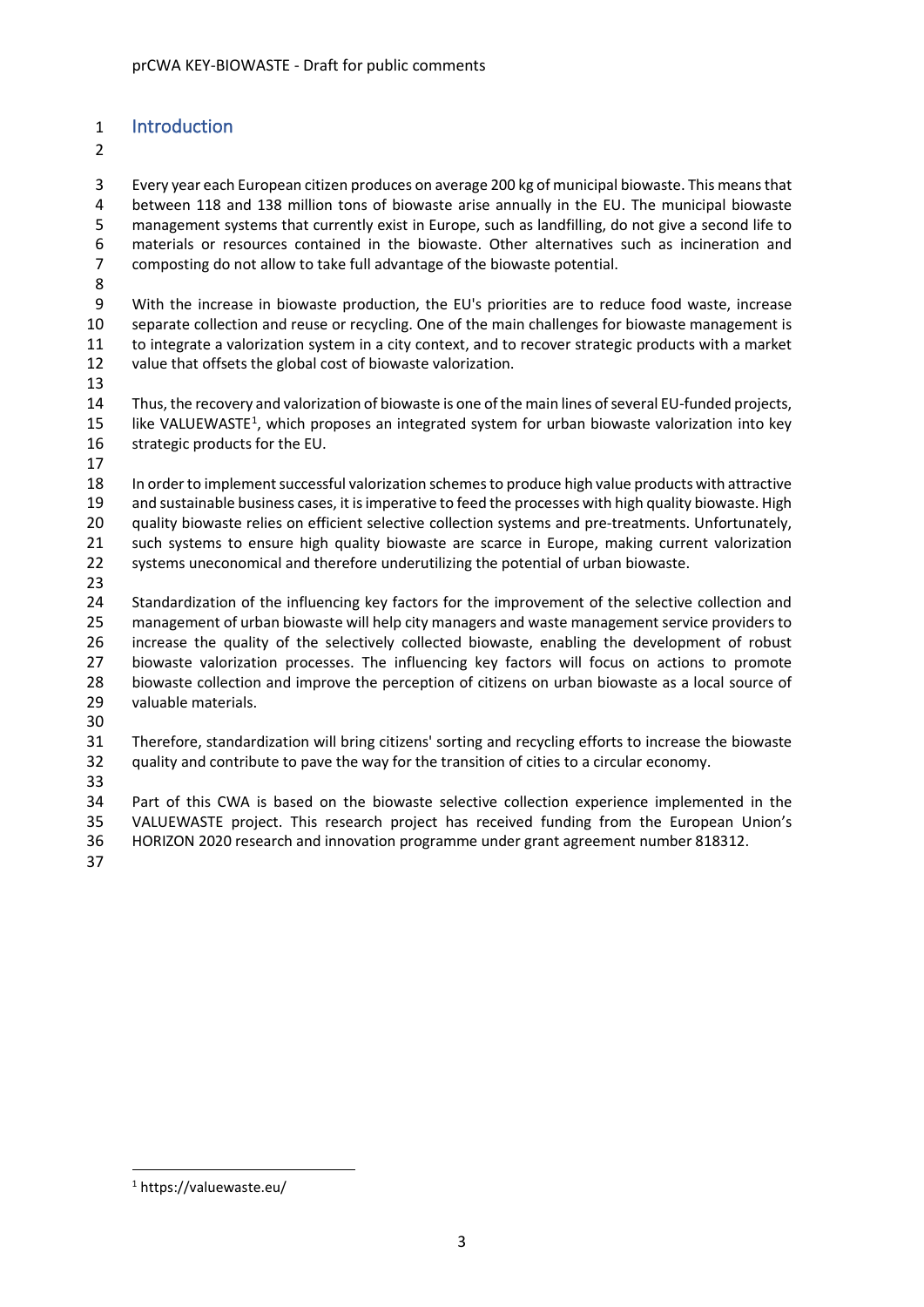### <span id="page-3-0"></span>1. Scope

This CWA provides guidance for the implementation of biowaste selective collection schemes.

 This CWA also paves the way to increase citizen engagement, as this is crucial for the successful implementation of urban biowaste selective collection schemes.

 It is intended to be used by city managers and municipal waste managers with interest in 44 implementing the selective collection of urban biowaste to produce high quality biowaste (i.e., minimal presence of non-required fractions) which can be then used in robust valorization processes with attractive business cases.

- 
- 

# <span id="page-3-1"></span>2. Terms and definitions

For the purpose of this document, the following terms and definitions apply:

#### **2.1 Biowaste**

 Waste that is composed chiefly of organic matter and typically comprises biodegradable garden and park waste, food and kitchen waste from households, restaurants, caterers and retail premises, and comparable waste from food processing plants.

NOTE For further information see Annex A.

#### **2.2 Non-required fraction**

- Waste fraction affecting negatively the valorization process.
- NOTE For further information see Annex A

#### **2.3 Customer**

Biowaste producer.

NOTE In this CWA there are two types of customers: citizen and large producer.

#### **2.4 Collection point**

Place where the customer deposits the biowaste on public areas for collection.

#### **2.5 Mixed fraction**

 This is the fraction of the waste where the biowaste is actually being deposited before the selective collection of biowaste begins.

#### **2.6 D-Day**

84 Day on which the selective collection of biowaste begins. All previous and subsequent planning is done in reference to this day.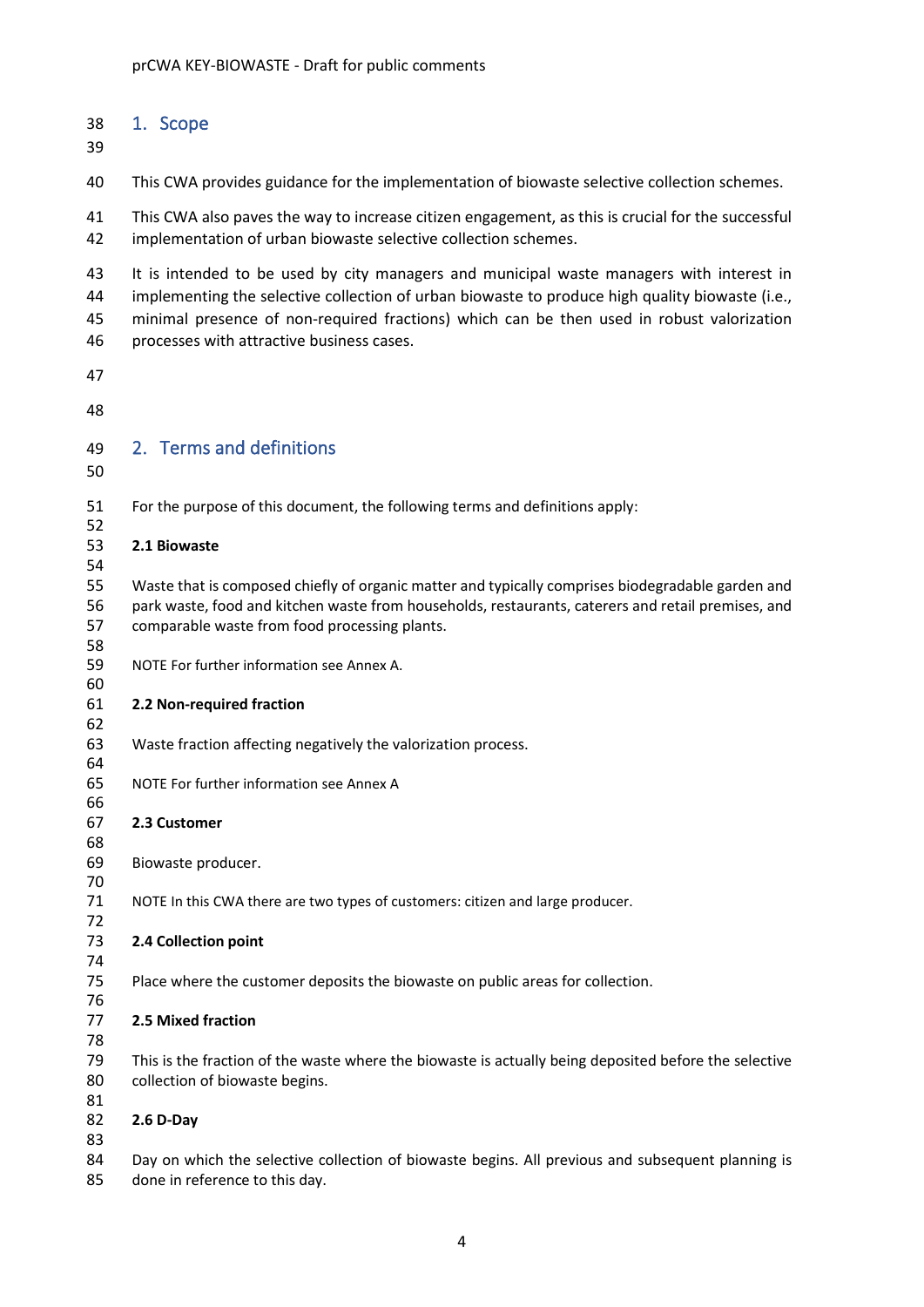### **2.7 Biopatrols.**

 Staff whose mission is to interact with the customer, usually in a face-to-face mode. Their aim is to change customer attitudes to increase the quantity and quality of biowaste.

## <span id="page-4-0"></span>3. General

 This document sets out a methodology for obtaining high quality biowaste and is intended to be of use to those municipalities where separate collection of biowaste has not started and already have collection systems in place.

96 In order to achieve high quality biowaste there are short- and long-term objectives. The short- term objectives are oriented towards planning and implementation and include the development of the plan, the definition of biowaste, the method of serving the different types of customers and the destination of this biowaste after it has been treated.

 There is no single programme that works for all areas. Each target area may have its own geographic and demographic identity, way of collecting waste, market requirements, and legal and financial constraints. For a biowaste collection scheme to be successful, all of these variables must be accounted and planned for.

 In this document, the factors common to all areas will be analyzed. However, the market requirements and legal and financial constraints of a biowaste collection service are not within 106 the scope.

 The first decision to be taken is to decide the day on which the selective collection of biowaste begins in an area (D-day). From this day onwards, there are a series of actions that shall be carried out before (Clause 4) and after (Clause 5) this day.

 Clause 6 establishes a contingency plan to correct the deviations which may arise in terms of quantity and quality of biowaste.

 Clause 7 is a summary of the key factors for the successful implementation of urban biowaste 114 selective collection schemes.

# <span id="page-4-1"></span>4. Steps to follow before starting the collection (pre-planning)

 Pre-planning is crucial to the success of a biowaste collection scheme. Aspects not considered in this phase are very difficult to change in the next phase, which is when the biowaste collection service begins.

 Planning for biowaste collection begins with knowing the waste stream in a community, determining the sources, quantities and characteristics of biowaste in the area in question.

Before D-day and in the order sets out here, the following actions shall be carried out:

# <span id="page-4-2"></span>4.1 Biowaste typology

There are two ways to know the amount of biowaste in the mixed fraction: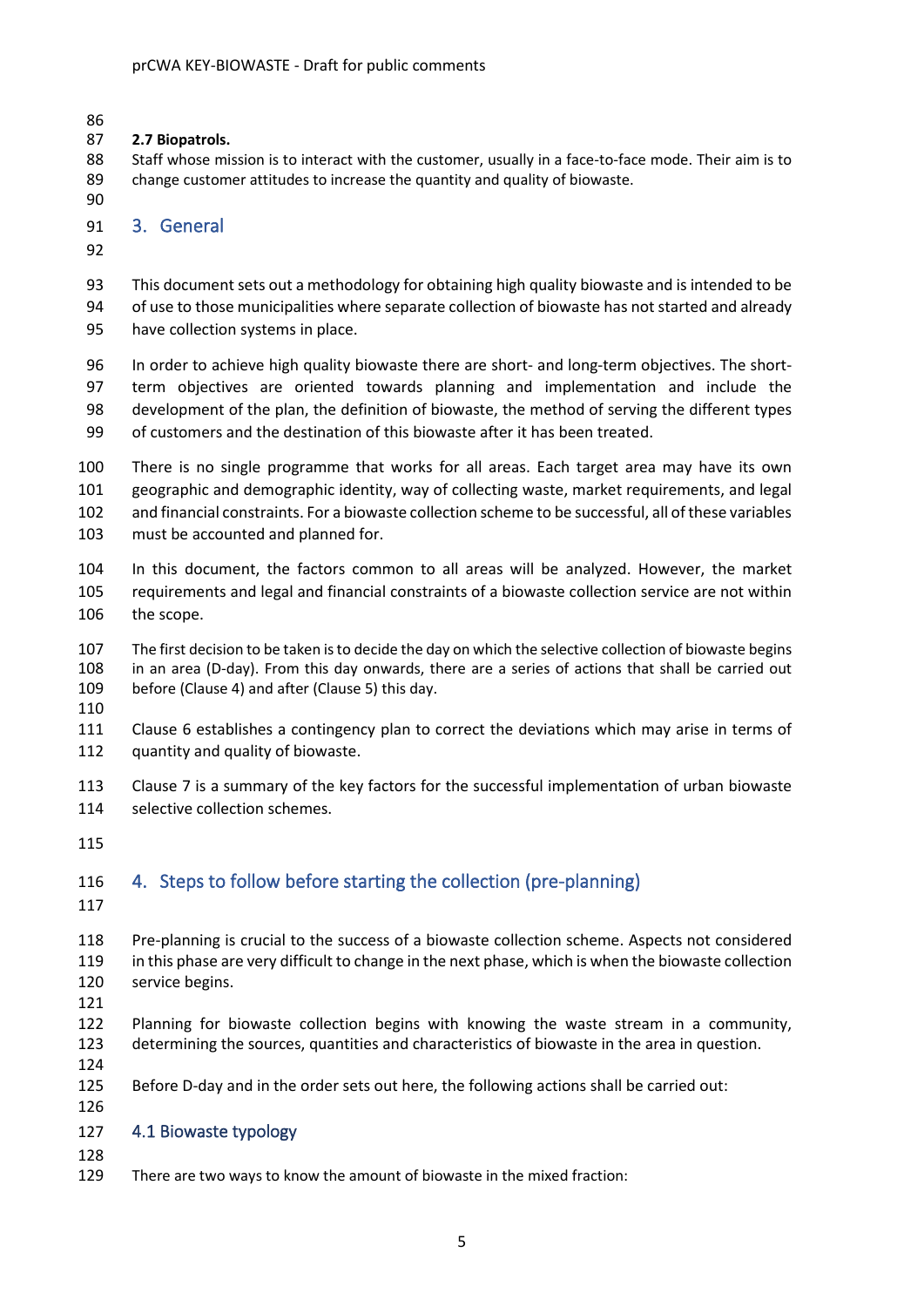<span id="page-5-2"></span><span id="page-5-1"></span><span id="page-5-0"></span>

| 130                                           |           |                                                                                                                                                                                                                                                                                                                                                                                                                                                                                                      |
|-----------------------------------------------|-----------|------------------------------------------------------------------------------------------------------------------------------------------------------------------------------------------------------------------------------------------------------------------------------------------------------------------------------------------------------------------------------------------------------------------------------------------------------------------------------------------------------|
| 131<br>132<br>133<br>134<br>135<br>136<br>137 | a)        | Selecting the biowaste from each type of customer and taking samples of these. This way is<br>more expensive but more accurate. When taking samples, the seasonality of the biowaste<br>must be taken into account, so the characterizations of the residual fraction must be carried<br>out, at least, for each of the seasons of the year (spring, summer, autumn and winter). This<br>characterization will normally be carried out at the treatment center where the mixed<br>fraction is taken. |
| 138<br>139<br>140                             |           | b) Other more economical option is to use existing data on biowaste composition assuming<br>that it reflects the reality.                                                                                                                                                                                                                                                                                                                                                                            |
| 141<br>142<br>143                             |           | Once the amount of biowaste in the residual fraction is known, it is time to set a Key Performance<br>Indicator (KPI) for quantity:                                                                                                                                                                                                                                                                                                                                                                  |
| 144<br>145                                    |           | KPI quantity = $%$ of biowaste collected over total biowaste.                                                                                                                                                                                                                                                                                                                                                                                                                                        |
| 146<br>147<br>148<br>149                      | fraction. | The measurement of this KPI of quantity will be given by the data provided by the scales of the waste<br>treatment center and the estimation of biowaste contemplated according to the analysis of the rest                                                                                                                                                                                                                                                                                          |
| 150<br>151                                    |           | This index indicates the percentage of participation in the selective collection of biowaste.                                                                                                                                                                                                                                                                                                                                                                                                        |
| 152<br>153<br>154                             |           | This KPI should be established for the different types of customers: citizens and large producers,<br>separating if it is possible both collections if there are weighing systems in the collection vehicle.                                                                                                                                                                                                                                                                                         |
| 155<br>156<br>157                             |           | Another KPI which must be also analyzed, the quality KPI for biowaste. This measurement will be<br>carried out by taking a sample of biowaste when the vehicle arrives at its destination and will be:                                                                                                                                                                                                                                                                                               |
| 158<br>159                                    |           | KPI quality $% =$ amount of biowaste in the sample (kg)/ Total sample (kg)                                                                                                                                                                                                                                                                                                                                                                                                                           |
| 160<br>161                                    |           | 4.2 Customer types                                                                                                                                                                                                                                                                                                                                                                                                                                                                                   |
| 162<br>163                                    |           | There are two types of customers for biowaste: citizen customer and large producer customer.                                                                                                                                                                                                                                                                                                                                                                                                         |
| 164<br>165<br>166<br>167                      |           | They are differentiated by the amount of biowaste they generate daily. An average house produces<br>a volume of less than 10 litres of biowaste per day. If a customer generates more than 10 liters of<br>biowaste per day, it is considered as a large producer of biowaste.                                                                                                                                                                                                                       |
| 168<br>169<br>170<br>171                      |           | A large producer customer will normally generate a higher quality biowaste than a citizen. It is a<br>priority to incorporate this type of customer into a selective biowaste collection programme.                                                                                                                                                                                                                                                                                                  |
| 172                                           |           | 4.3 Proposed location of collection points                                                                                                                                                                                                                                                                                                                                                                                                                                                           |
| 173<br>174<br>175<br>176<br>177               |           | Biowaste collection points should be placed next to the customer's usual waste collection point. To<br>improve the quality of the biowaste, the priority is to place the biowaste collection point where there<br>are other collection fractions such as paper, glass, packaging, etc.                                                                                                                                                                                                               |
| 178<br>179<br>180                             |           | The proposal for the location of collection points will determine the means to be used by the<br>biowaste collection service.                                                                                                                                                                                                                                                                                                                                                                        |
| 181                                           |           | 4.4 Characteristics of the collection points.                                                                                                                                                                                                                                                                                                                                                                                                                                                        |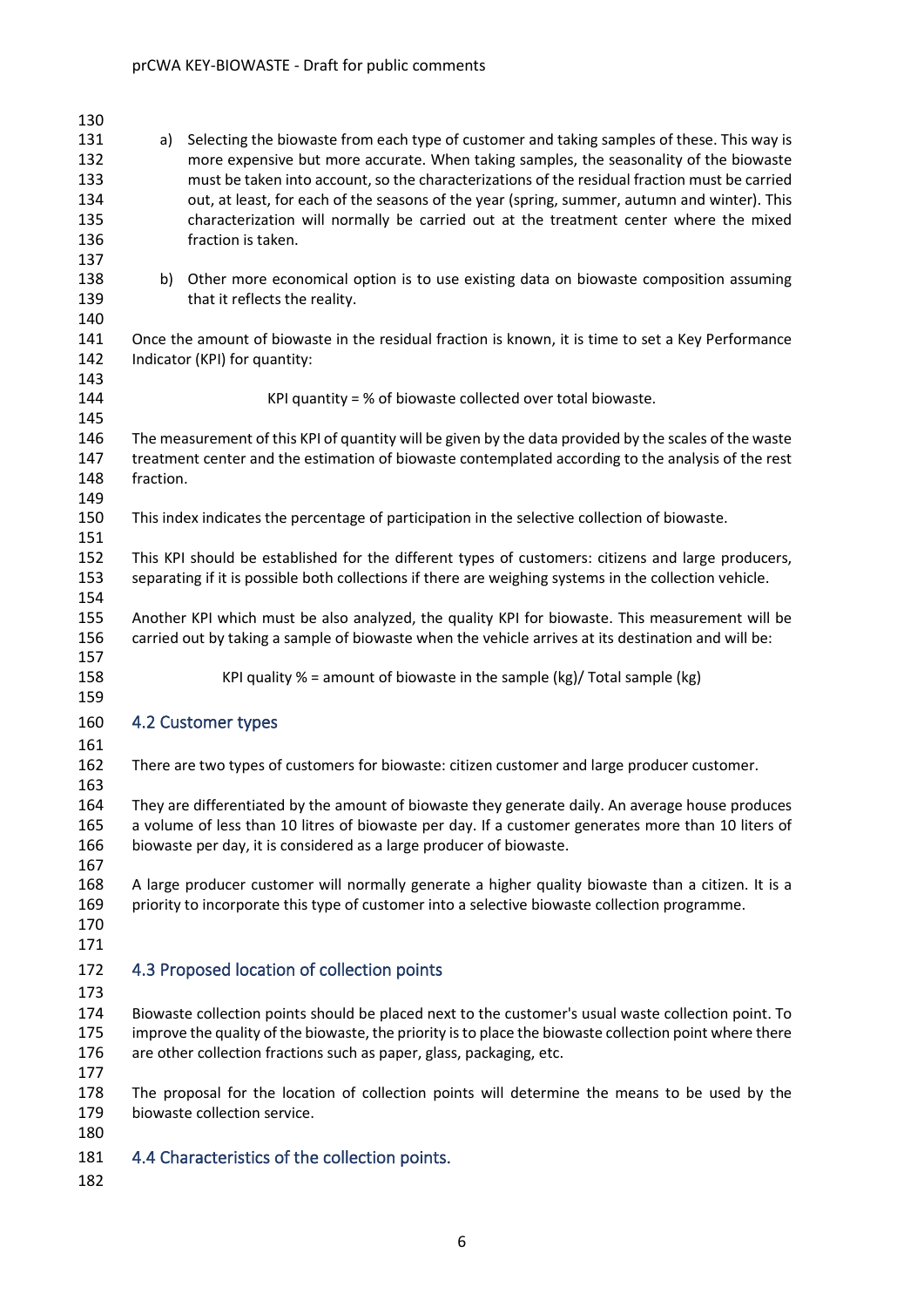The collection point is important because it is the meeting point between the customer and the collection service. It should have its own identity.

 This site must be sized to accommodate all biowaste generated by customers. The frequency of biowaste collection will therefore affect the storage capacity of the biowaste at the collection point. It is advisable to visit all the large producers in the area to find out the quantity and type of biowaste they generate and thus determine more accurately the volume of biowaste to be collected.

 The size of the lid of the element to deposit biowaste is a critical factor to obtain better biowaste quality. The larger the size of the lid, the poorer the quality of the biowaste.

 It is therefore advisable to differentiate, if the collection point is on a public street, two types of lids of the biowaste into the collection element:

- 196 Citizen, lid of no more than 25 x 25 cm
- 197 Large producer, closed lid of at least 40 x 40 cm. This lid is opened with a key previously delivered to the waste-generating establishment.

 As biowaste is quite heavy, it is advisable to keep the height of the discharge lid as low as possible, especially for large producers. Underground biowaste containers make it easier for large producers 202 to deposit biowaste.

 In the case of having several waste fractions at the collection point, it is advisable not to place the biowaste collection point at the end of the collection point. This increases the quality of the biowaste 206 because it prevents the customer from depositing their waste at the first bin to which they have access.

 The following order is recommended: mixed fraction, organic, packaging, paper and glass. That which generates odor on one side and that which does not generate odor on the other. This order should be respected as far as possible. In this way the customer gets used to always having the biowaste collection point in the same place, avoiding errors when depositing the biowaste. 

- <span id="page-6-0"></span>4.5 Communication to stakeholders of the initial planning
- 

216 Once the customers, the location of the collection point and its characteristics have been studied, it is essential to involve the interested parties in the decision to be taken. 

- The main stakeholders in this project are:
- Customers
- 221 Technicians
- 222 City managers
- 224 Non-participation at this stage may mean that after starting the biowaste collection service, there is no participation from customers or no budget to address the separate collection of biowaste. All stakeholder suggestions should be listened to. Some may be accepted, some may not.
- 

228 At this stage, if needed, it is probably necessary to consider adapting the municipal legislation on waste collection, establishing the obligation to separate waste. The date of the change of the legislation has to be set before starting the collection of biowaste.

# <span id="page-6-1"></span>4.6 Customer communication process.

 Customer's participation is crucial to the success of a biowaste collection scheme. The communication process must have the following characteristics: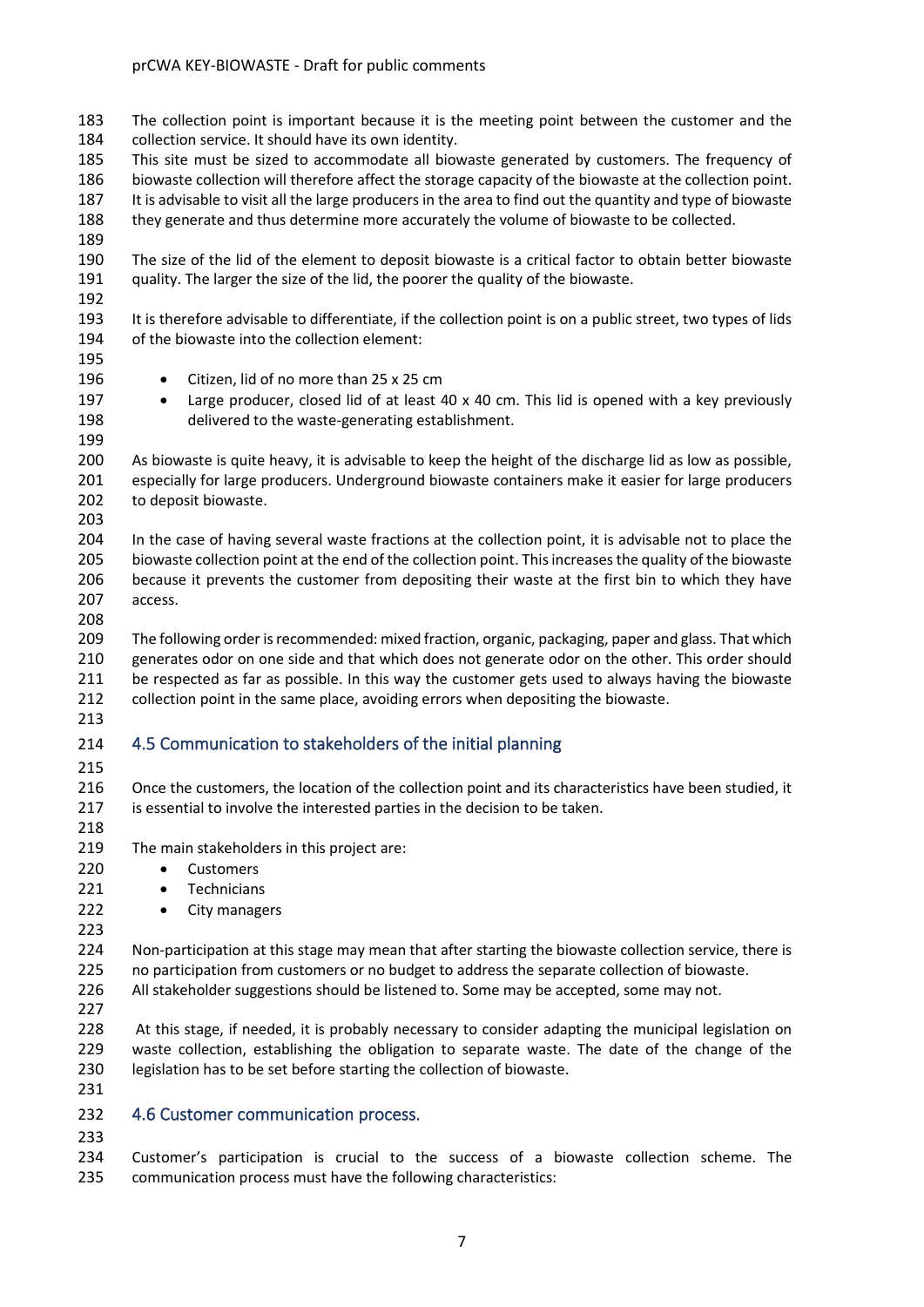| 236 |                                                                                                                 |
|-----|-----------------------------------------------------------------------------------------------------------------|
|     |                                                                                                                 |
| 237 | There must be a personal and direct interaction with the citizen.<br>٠                                          |
| 238 | Actions must be creative and well designed.<br>$\bullet$                                                        |
| 239 | They must have the right technology for intelligent information management.<br>$\bullet$                        |
| 240 |                                                                                                                 |
| 241 | There is resistance to shift to recycle biowaste so public attitudes and objections to biowaste                 |
| 242 | recycling need to be identified.                                                                                |
| 243 |                                                                                                                 |
| 244 | There will be a proportion of customers who will participate in biowaste recycling regardless of the            |
| 245 | quality of the campaign or the recycling facilities. This type of customer is usually environmentally           |
| 246 | motivated. It is for this reason that a biowaste collection program should be linked to the municipal           |
| 247 | circular economy concept and strategy. This type of customer should be offered the possibility to               |
| 248 | participate in the communication process of the biowaste collection project.                                    |
| 249 |                                                                                                                 |
| 250 | On the other hand, there will be another proportion of customers who will not be willing to                     |
| 251 | participate in this type of program, so the effort should not be focused on this group.                         |
| 252 |                                                                                                                 |
| 253 | However, the majority of customers can be made aware through specific programs and it is to this                |
| 254 | segment that effort, knowledge and understanding should be dedicated.                                           |
| 255 |                                                                                                                 |
| 256 | To motivate these customers, the following considerations should be taken:                                      |
| 257 |                                                                                                                 |
| 258 | The sources of information should be credible and come from relevant reference groups.<br>$\bullet$             |
| 259 | Recommendations made should be related to beliefs and practices accepted by the<br>$\bullet$                    |
| 260 | individual.                                                                                                     |
| 261 | The information should raise awareness through the communication of the negative impacts<br>$\bullet$           |
| 262 | associated to traditional management schemes, and, at the same time, inform about the                           |
| 263 | advantages of the new proposed approach.                                                                        |
| 264 | The information should provide specific recommendations.<br>$\bullet$                                           |
| 265 |                                                                                                                 |
| 266 | Prior to the starting of the collection service, it is important to know the degree of customer                 |
| 267 | acceptance of biowaste collection. This issue will be addressed later through the surveys.                      |
| 268 |                                                                                                                 |
| 269 | In order to know the customer of an area in advance, it is recommended to use information that is               |
| 270 | normally in the databases of the City Councils:                                                                 |
| 271 |                                                                                                                 |
|     |                                                                                                                 |
| 272 | How many customers are there?<br>$\bullet$                                                                      |
| 273 | what kind of customers are there in the area?<br>$\bullet$                                                      |
| 274 | what is the age of the customers?<br>$\bullet$                                                                  |
| 275 | income from customers?<br>$\bullet$                                                                             |
| 276 | Do they have experience in recycling other waste fractions?<br>$\bullet$                                        |
| 277 |                                                                                                                 |
| 278 | When to start a campaign is a critical issue, if it starts early it is forgotten; if it starts late it does not |
| 279 | reach the customer.                                                                                             |
| 280 |                                                                                                                 |
| 281 | The start of an awareness campaign should not be timed to coincide with events that diminish its                |
| 282 | effect, such as local holidays, Christmas, the start of school, etc.                                            |
| 283 |                                                                                                                 |
| 284 | It is recommended to always start by talking about the quality of the biowaste. Quantity will come              |
| 285 | later. A customer who starts off with a bad biowaste selection process will be difficult to change in           |
| 286 | the future.                                                                                                     |
| 287 |                                                                                                                 |
| 288 | The following subclauses establish how to manage the communication process with the customer.                   |
| 289 |                                                                                                                 |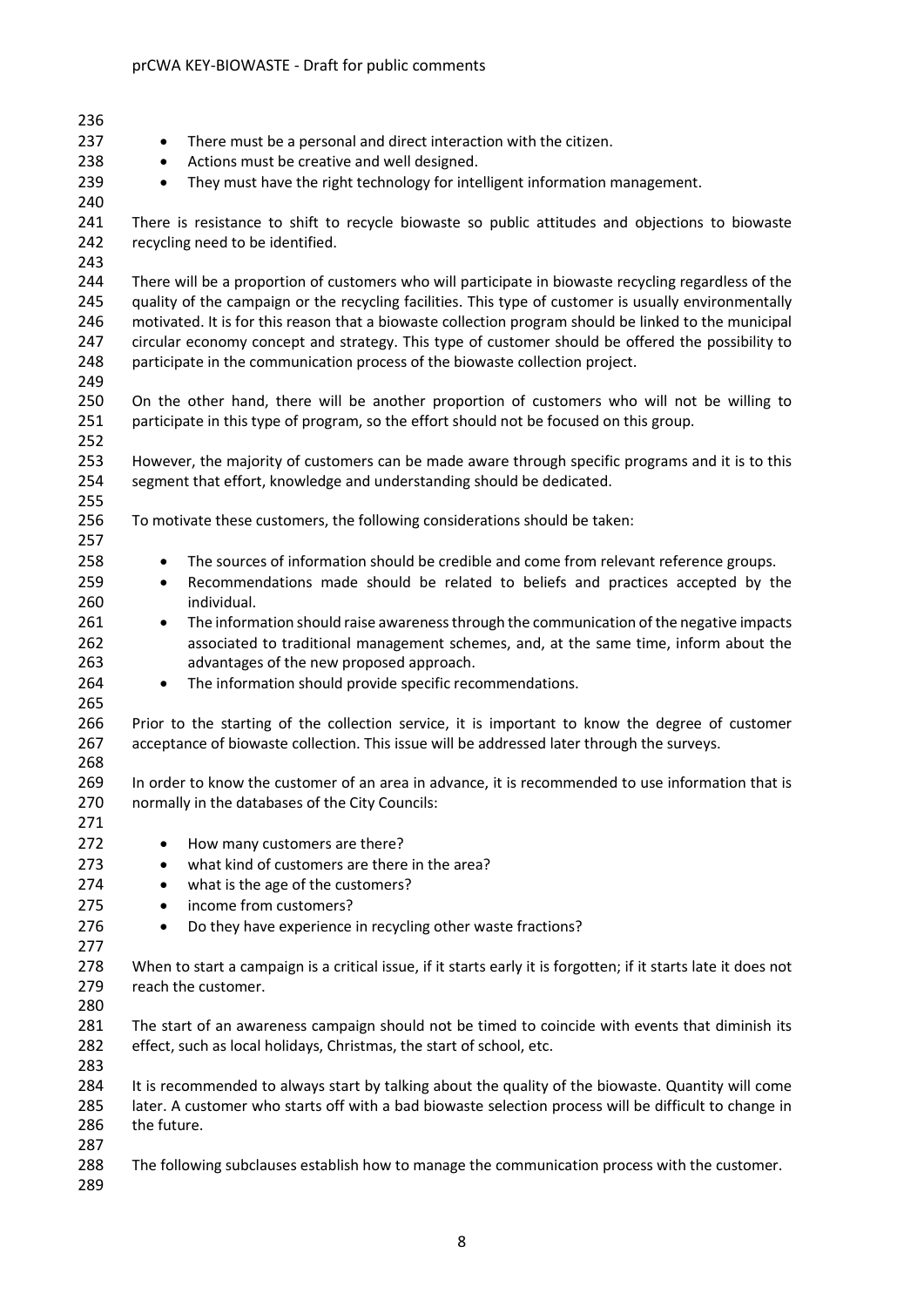| 290 | 4.6.1<br>Letter from the Mayor                                                                             |  |
|-----|------------------------------------------------------------------------------------------------------------|--|
| 291 |                                                                                                            |  |
| 292 | The mayor is the highest representative in a municipality, so it is recommended that the project of        |  |
| 293 | the new biowaste collection is announced by him/her (credible source of information, personal              |  |
| 294 | interaction) through an official letter.                                                                   |  |
| 295 |                                                                                                            |  |
| 296 | The purpose of this letter is to involve the customers in the new project.                                 |  |
| 297 |                                                                                                            |  |
| 298 | It is advisable that this letter is delivered to each home/business in the area. This delivery also serves |  |
| 299 | to get to know the area better and know the number and type of customers. If a database of                 |  |
| 300 | customers in the area is not available, this section is mandatory.                                         |  |
| 301 |                                                                                                            |  |
| 302 | This letter should include the following information:                                                      |  |
| 303 |                                                                                                            |  |
| 304 | a) It should be explained that there is going to be a new biowaste collection point in the area.           |  |
| 305 | That we should avoid wasting food and that biowaste that are not usable should go to home<br>b)            |  |
| 306 | composting (if possible) and if not to the biowaste collection point.                                      |  |
| 307 | It must be explained why this new service is going to be carried out:<br>c)                                |  |
| 308 | Environmental reasons: circular economy, climate change, use of resources.<br>$\circ$                      |  |
| 309 | Legal reasons: European Regulations.<br>$\circ$                                                            |  |
| 310 | d) It is necessary to explain what is going to be done with this biowaste after it has been                |  |
| 311 |                                                                                                            |  |
|     | collected and to set objectives.                                                                           |  |
| 312 | e) It is advisable to explain what is going to happen in the next few days:                                |  |
| 313 | Face to face communication with customers (biopatrols).<br>$\circ$                                         |  |
| 314 | Establishment of a meeting point for doubts, indicating where it will be located and<br>O                  |  |
| 315 | its timetable.                                                                                             |  |
| 316 | It is necessary to clarify which are the channels of communication in case of doubts:<br>$\circ$           |  |
| 317 | free hotline, social media                                                                                 |  |
| 318 | All the customers of the area should be congratulated for their collaboration, making them<br>f)           |  |
| 319 | participants of what their collaboration contributes.                                                      |  |
| 320 |                                                                                                            |  |
| 321 | Details of how to separate biowaste, where the collection point is, etc. are shown in the following        |  |
| 322 | clauses.                                                                                                   |  |
| 323 |                                                                                                            |  |
| 324 | 4.6.2<br>Communication through press, radio, TV, social media. From the general to the                     |  |
| 325 | particular.                                                                                                |  |
| 326 |                                                                                                            |  |
| 327 | Reliance on traditional media alone does not change behaviors unless you have personalized                 |  |
| 328 | communication. Therefore, focus all messages on personalizing them as much as possible.                    |  |
| 329 |                                                                                                            |  |
| 330 | It is advisable to start with the mass media (press, radio, TV) and then move on to more personal          |  |
| 331 |                                                                                                            |  |
|     | media (website, social media, etc.).                                                                       |  |
| 332 |                                                                                                            |  |
| 333 | The advertising campaign must unify all the elements of the biowaste collection in order to be easily      |  |
| 334 | recognizable by the customer. These elements are:                                                          |  |
| 335 | Image of the collection point.                                                                             |  |
| 336 | Printed communication.<br>٠                                                                                |  |
| 337 | Verbal communication: slogans, radio, TV<br>$\bullet$                                                      |  |
| 338 | Merchandising: collection buckets, magnets, etc.<br>$\bullet$                                              |  |
| 339 |                                                                                                            |  |
| 340 | In the messages the following information should be reported:                                              |  |
| 341 | That we all generate biowaste.                                                                             |  |
| 342 | It is the waste that we produce the most by weight.<br>٠                                                   |  |
|     |                                                                                                            |  |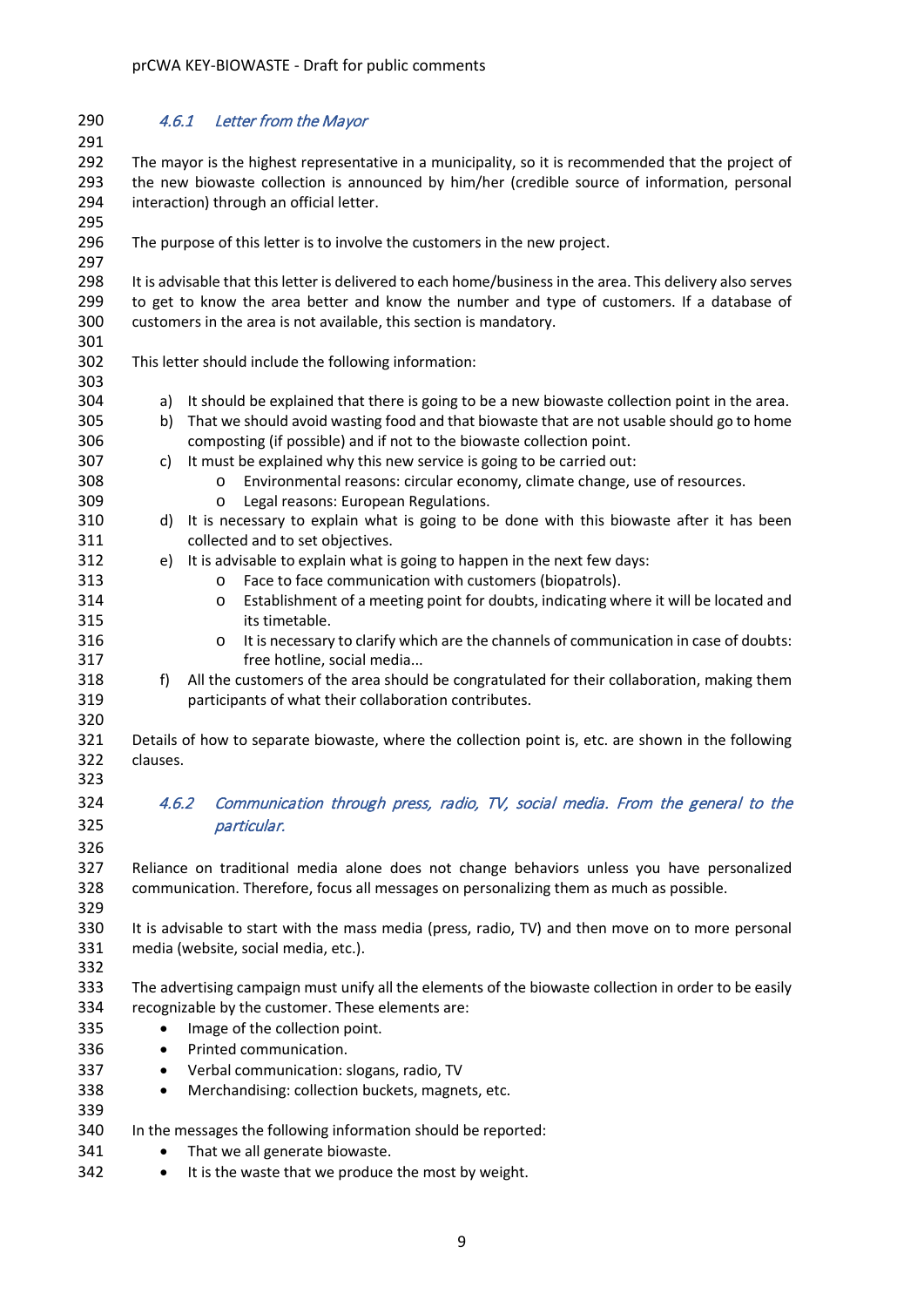| 343<br>344<br>345<br>346<br>347<br>348<br>349<br>350 | That we cannot continue to exploit nature and the collection of this waste comes to solve<br>٠<br>this issue. Link it with circular economy.<br>What is biowaste and should go to the collection point and what is not biowaste.<br>$\bullet$<br>Advice on how to separate in the home/business.<br>$\bullet$<br>What is done with the collected biowaste.<br>$\bullet$<br>4.6.3<br>Face to face communication, from the particular to the general. |
|------------------------------------------------------|-----------------------------------------------------------------------------------------------------------------------------------------------------------------------------------------------------------------------------------------------------------------------------------------------------------------------------------------------------------------------------------------------------------------------------------------------------|
| 351<br>352<br>353                                    | This is the most important part of the communication process. The goal is to reach those customers<br>who have doubts to adhere to separating their biowaste.                                                                                                                                                                                                                                                                                       |
| 354<br>355<br>356<br>357                             | The aim is that by the time citizens are informed, most of them already know about the new<br>collection of biowaste because they have already been informed by their children or by the large<br>producers or by the community around them.                                                                                                                                                                                                        |
| 358<br>359<br>360                                    | The communication process should be carried out by the biopatrols, staff who will inform to the<br>different types of customers.                                                                                                                                                                                                                                                                                                                    |
| 361<br>362                                           | The communication process in a given area starts from the particular to the general:                                                                                                                                                                                                                                                                                                                                                                |
| 363<br>364                                           | 1) Schools and institutes.<br>2) Large producers.                                                                                                                                                                                                                                                                                                                                                                                                   |
| 365                                                  | Associations in the neighborhood.<br>3)                                                                                                                                                                                                                                                                                                                                                                                                             |
| 366                                                  | Municipal services operating in the neighborhood.<br>4)                                                                                                                                                                                                                                                                                                                                                                                             |
| 367                                                  | 5)<br>Citizens.                                                                                                                                                                                                                                                                                                                                                                                                                                     |
| 368                                                  |                                                                                                                                                                                                                                                                                                                                                                                                                                                     |
| 369                                                  |                                                                                                                                                                                                                                                                                                                                                                                                                                                     |
| 370                                                  | 4.6.3.1 Communication process in schools in the area.                                                                                                                                                                                                                                                                                                                                                                                               |
| 371                                                  | The pupils should be informed about the separation of biowaste in the schools in the area.                                                                                                                                                                                                                                                                                                                                                          |
| 372                                                  | What these children learn will have a double effect as they will remember what they learn at home                                                                                                                                                                                                                                                                                                                                                   |
| 373                                                  | and help educate their parents and other family members.                                                                                                                                                                                                                                                                                                                                                                                            |
| 374                                                  |                                                                                                                                                                                                                                                                                                                                                                                                                                                     |
| 375                                                  | Students should be taught the words and definitions used in biowaste, so that over time all                                                                                                                                                                                                                                                                                                                                                         |
| 376                                                  | customers will speak the same language.                                                                                                                                                                                                                                                                                                                                                                                                             |
| 377                                                  |                                                                                                                                                                                                                                                                                                                                                                                                                                                     |
| 378                                                  | The following actions are recommended:                                                                                                                                                                                                                                                                                                                                                                                                              |
| 379                                                  | Provide the schools with bins of the color that identifies the collection point for biowaste in<br>$\bullet$                                                                                                                                                                                                                                                                                                                                        |
| 380                                                  | the different classrooms of the school.                                                                                                                                                                                                                                                                                                                                                                                                             |
| 381                                                  | If there is the possibility of composting at school, then activities should be carried out in this<br>$\bullet$                                                                                                                                                                                                                                                                                                                                     |
| 382                                                  | respect.                                                                                                                                                                                                                                                                                                                                                                                                                                            |
| 383                                                  | Messages to be launched for students:<br>٠                                                                                                                                                                                                                                                                                                                                                                                                          |
| 384                                                  | Include biowaste in the health programs that schools usually have.<br>$\circ$                                                                                                                                                                                                                                                                                                                                                                       |
| 385                                                  | Encourage local consumption of biowaste and bring it to the collection point.<br>$\circ$                                                                                                                                                                                                                                                                                                                                                            |
| 386                                                  | The process of communication to schoolchildren should be repeated annually, always                                                                                                                                                                                                                                                                                                                                                                  |
| 387                                                  | choosing the same school year to ensure that all pupils have received the training over time.                                                                                                                                                                                                                                                                                                                                                       |
| 388                                                  |                                                                                                                                                                                                                                                                                                                                                                                                                                                     |
| 389                                                  | 4.6.3.2 Communication process to large producers.                                                                                                                                                                                                                                                                                                                                                                                                   |
| 390                                                  | According to the general to specific communication approach, large producers such as food markets,                                                                                                                                                                                                                                                                                                                                                  |
| 391                                                  | restaurants, bars, shops, etc., should be visited before the general campaign to the citizen. These are                                                                                                                                                                                                                                                                                                                                             |
| 392                                                  | the customers who are going to produce the best quality of biowaste, so special personalized                                                                                                                                                                                                                                                                                                                                                        |
| 393                                                  | attention shall be devoted to this customer.                                                                                                                                                                                                                                                                                                                                                                                                        |
| <b>COM</b>                                           |                                                                                                                                                                                                                                                                                                                                                                                                                                                     |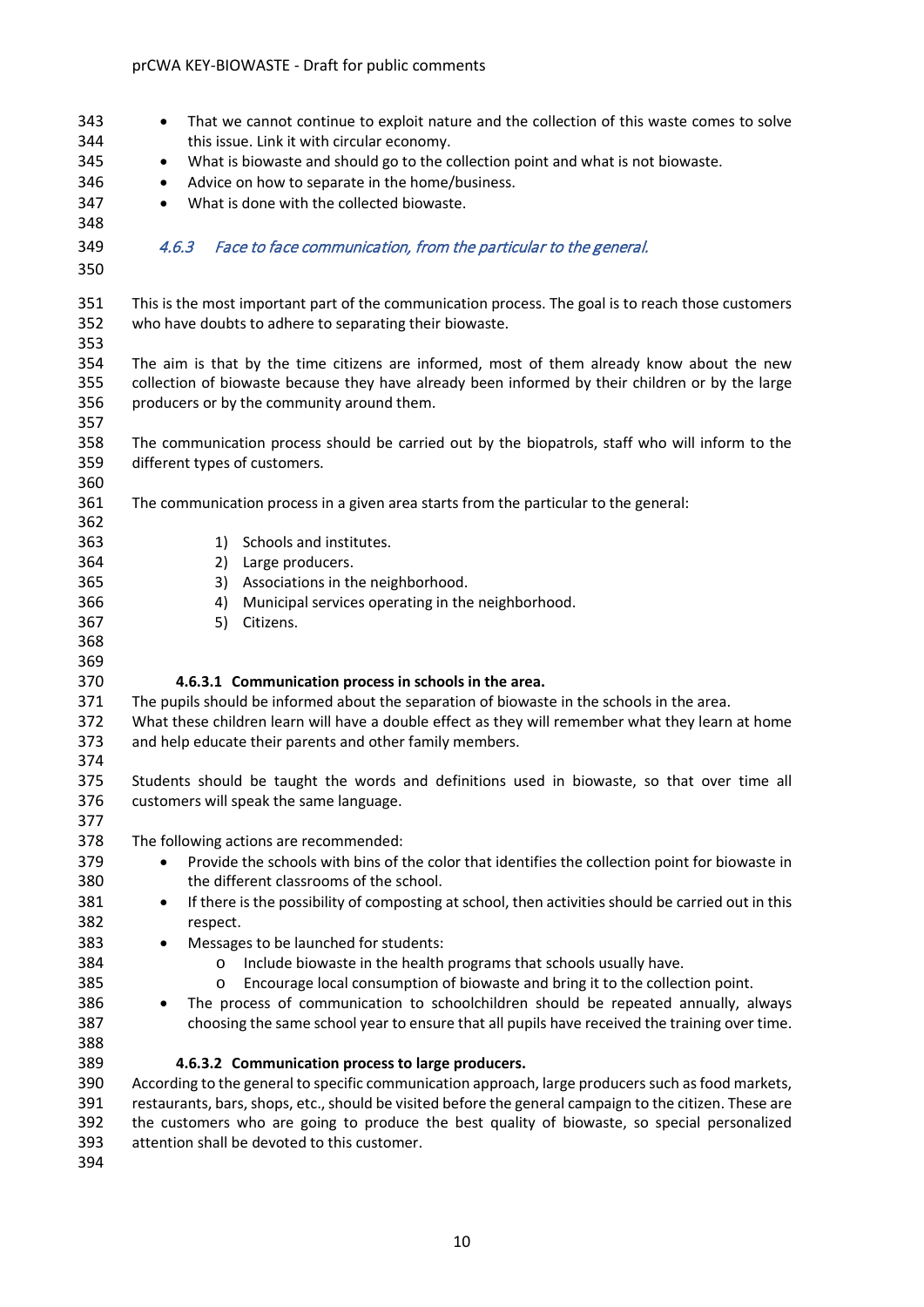It is advisable to design a survey model for this type of customer. It should be similar to that of the citizen, which is explained in Subclause 4.6.3.5.

 It is important to take into account that there is no specific model of bin for the large producer to deposit the biowaste within their facilities. Each type of large producer has to check for the container that best suits their business.

- 402 Due to the amount of biowaste they generate and that this waste is heavy:
- 

- No bags with biowaste weighing more than 20 kilograms should be lifted. If they generate more than that amount, they must be distributed in several bags with the maximum weight indicated.
- It should be made as easy as possible to ensure that the height of the biowaste dump at the collection point is as low as possible. With these criteria, the use of underground containers is appreciated by this type of customers as they have a low height to deposit the waste while preventing access to this type of waste once it has been deposited.
- If the collection point is on the public street, it is advisable to provide it with a lock so that the citizen does not contaminate the biowaste. Therefore, each large producer must be given a key to open the item at the collection point.
- 

Recommended messages for large producers:

- 417 Public markets as the heart of biowaste.
- Circular economy, the biowaste you recycle returns as a new product to the market.
- If they participate in the separation of biowaste it can be made a line of advertising through social networks, stickers in shops, etc. It is important to take this step if there is commitment and reality of recycling, so it is necessary to negotiate with these customers when to give 422 them publicity. For example, when the collection point is at 50% capacity. Giving large producers publicity before they have achieved their targets can be a disincentive for this type of project.
- 

#### **4.6.3.3 Associations in the neighborhood**

- These customers are, for example, cultural associations, senior citizens' clubs, women's associations and neighborhood meeting centers.
- Associations are the gateway to citizens and in general it is easier to reach an association than a citizen, requiring fewer resources for the same task.
- It is often the case that an association expects something in return for their participation. Therefore, if they get involved, they should be rewarded. The reward should be linked to biowaste (a compost bin, containers for the household, visits to the waste plant, etc.).
- 

#### **4.6.3.4 Training for municipal services in the area.**

- These services comprise cleaning, collection, gardening, police services and others.
- Once the collection service has started in the area, they can inform the customer of incorrect behavior, so they have to be trained in:
- What is a biowaste?
- 444 When this biowaste is collected.
- 445 How this waste is deposited.
- What is done with this biowaste after it is collected.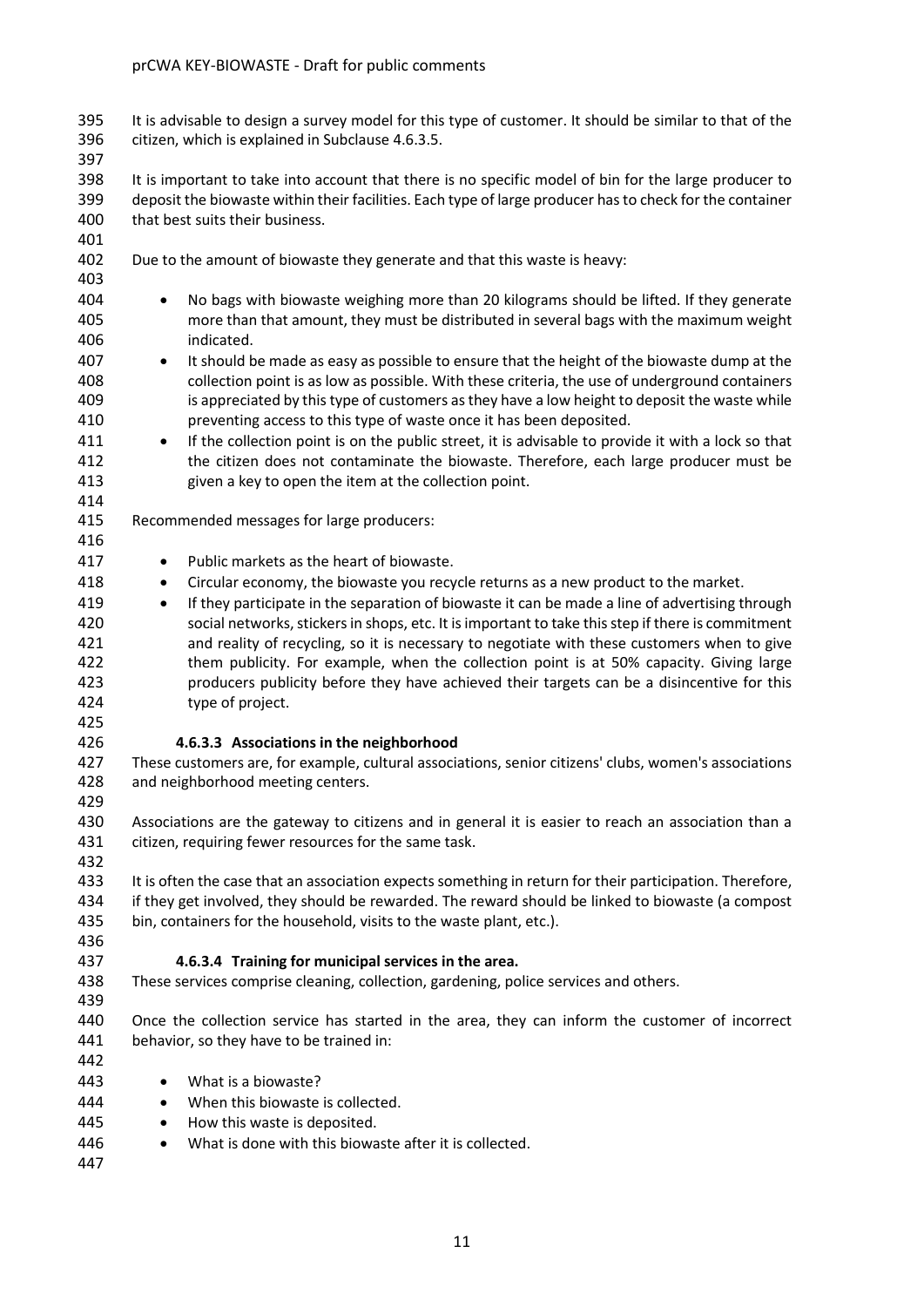These are very basic questions, but if they do not know how to answer them, it gives an image of disorganization at the municipality.

 These operators must be informed of the communication channels established with customers (free hotline, social media, etc.) in case they do not know how to respond to customer concerns.

#### **4.6.3.5 Citizens**

 The citizen is the most numerous customersin a given urban area, so they can provide a large amount of biowaste. The quality of the biowaste is more difficult to control, especially if the collection point is at the sidewalk, so the biopatrols should emphasize the message about how to obtain quality biowaste.

 It is important to check the citizen's opinion before starting the biowaste collection service. The best tool for this is to carry out surveys in the street and online (participatory process of the City Council). These surveys should also be carried out with large producers.

Surveys should include the following information:

- a) Customer data: Type of customer, age, occupation, address, email. It is important to get the customer's email address. It is the basis to continue to be informed when the biopatrols disappear from the area.
- b) What do I do to minimize climate change? For example:
- o Reduce, reuse, recycle,
- o Reduce water consumption,
- 472 o Reduce plastic consumption,<br>473 o Sustainable purchasing.
	-
- 473 o Sustainable purchasing,<br>474 o Use of renewable energ 474 o Use of renewable energies.<br>475 c) Do I currently separate waste? whic
	- c) Do I currently separate waste? which ones? why?
- 476 d) Are you willing to separate and deposit biowaste at the collection point? If not, please specify why not.
- e) What environmental benefits can be obtained from biowaste?
- f) Questions or suggestions.

 The customer must previously accept the privacy conditions of the survey and it is advisable that the information is hosted on the portal of the City Council.

 With this type of survey, previous information is obtained about what the customer thinks, an expected percentage of participation and there will be a database with the customer´s emails for future communications. This is the information that will be used mainly to communicate with the customer after starting the biowaste collection service. If this information is not available, part of the follow-up of the next phase will not be possible.

- There are two main motivations for citizens to recycle:
- Internal: they are usually environmental in nature and are stable over time. Thus, biopatrols must interact with customers through this type of motivations.
- External: they are usually economic. These motivations usually decrease when the economic incentive stops working.

 Biowaste separation starts at home. According to VALUEWASTE surveys, the main reason for not separating biowaste at home is not finding the right space for biowaste separation.

 One way to help in this regard is to deliver a bin to each household to deposit biowaste. Its characteristics are: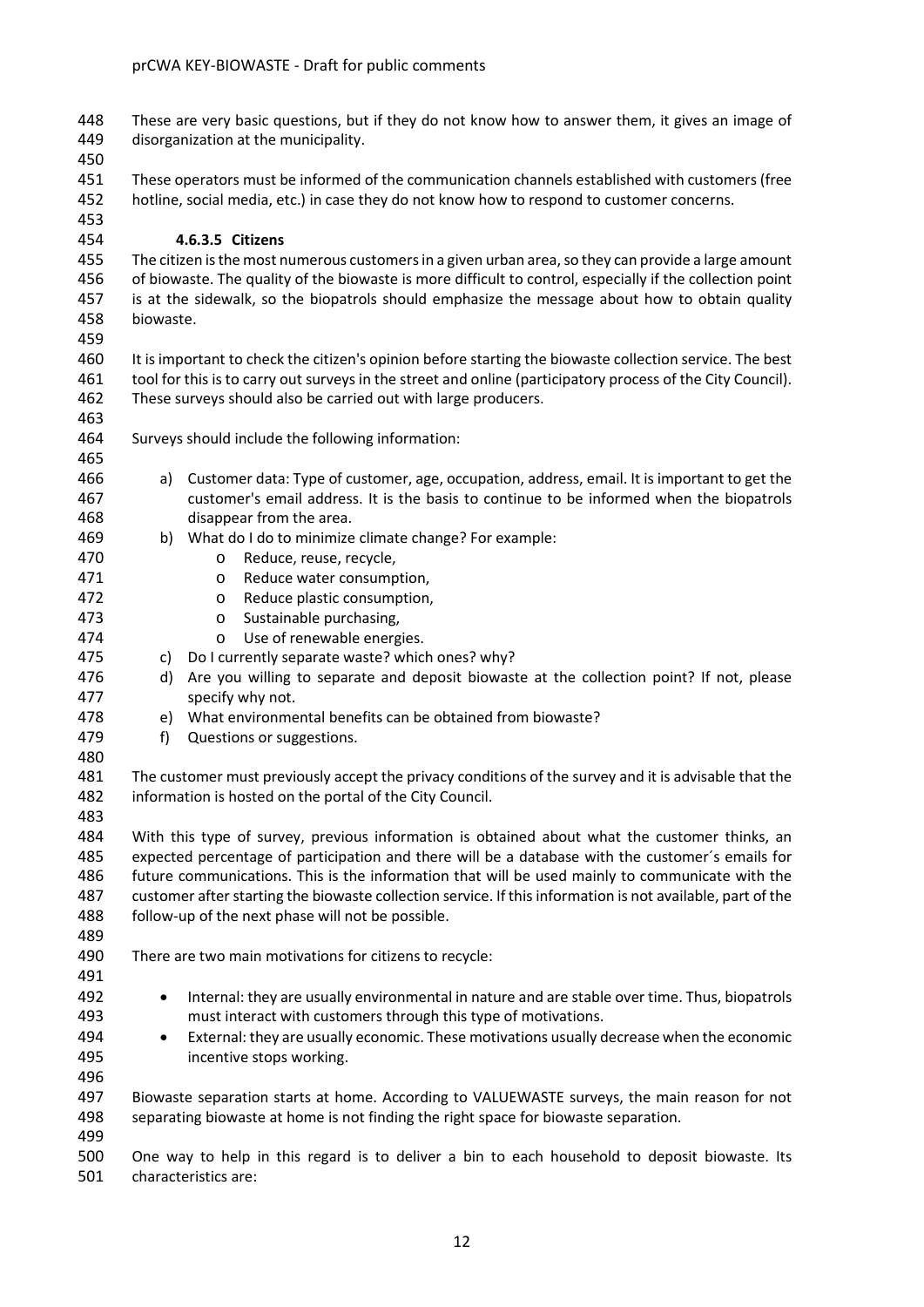- • No more than 10 liters if the biowaste is collected daily. • It should be accompanied by a pack of biodegradable plastic bags. A quality biowaste is advisable to go inside this type of plastic. Biopatrols should advise on how to place this container at home and what goes into it. The delivery of this bin involves a great logistical effort, so it is advisable that the bin is delivered at the meeting point established in the area. This point will be attended by the biopatrols and its timetable will depend on the activity in the area. At the time of delivery of the bin, the survey mentioned above will be made. If the customers do not want to do it at that moment, they will be told that they can do it whenever they want through the City Council's portal, indicating the web address. Once the process has been completed, the bin collection areas should be analyzed. If the number of bins delivered in an area is low, it is advisable to carry out a visit by the biopatrols in that area and, 519 if necessary, create a temporary bin drop-off point for that area. Communication with the customer at this level is established by building or business. The messages that should be launched for this type of customer are: • Avoid food waste. • Message: "everything that comes out of the earth returns to the earth". • What is biowaste and what is not biowaste. • Importance of the biodegradable bag. 5. Steps to follow after starting the collection The day on which the biowaste collection service starts is an important day. If all of the above has not been taken into account, the quantity and quality of the biowaste may be low. And making changes is much more complicated at this stage of the project than at the previous one. From this day on, the project must be monitored using the quantity and quality KPIs explained above. The evolution of these two parameters will determine the actions to be taken in the future. The actions to be carried out at this point must have the appropriate technology for an intelligent management of the information, based on the information obtained in the surveys prior to the collection. These actions come as follows: 5.1 Face-to-face actions During the first week from the start of collection it is necessary for the biopatrols to establish face- to- face communication interaction with the customer to find out if they are participating in the separation of biowaste and, if they are not, to find out the reasons why. At those collection points where there is a low quality and/or quantity of biowaste, the biopatrols should follow up in order to check the causes of the deviation. Information on the quality and quantity at the different collection points should be transmitted from the collection service to the biopatrols. There needs to be fluid communication between the collection and the awareness service.
- <span id="page-12-1"></span><span id="page-12-0"></span>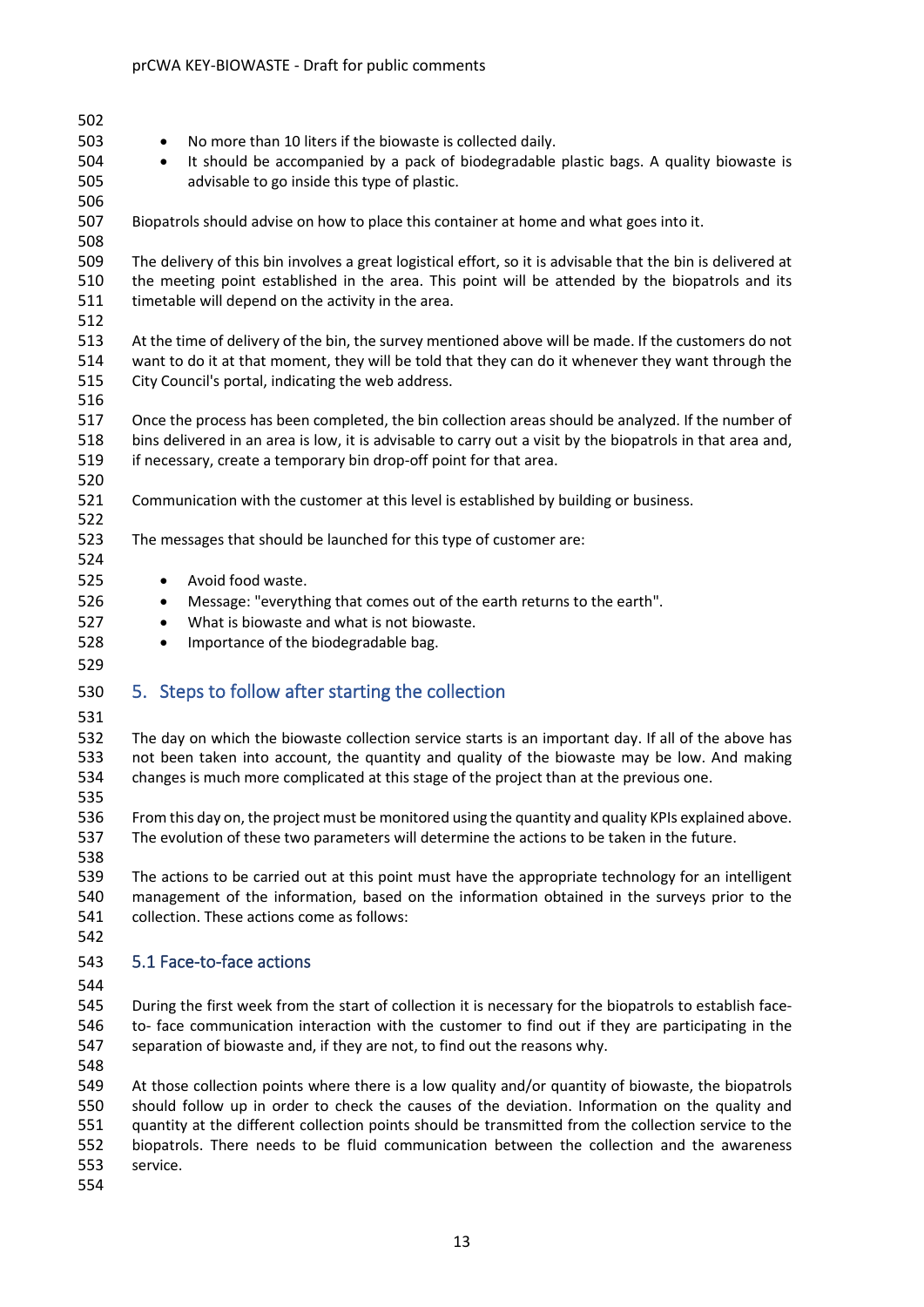<span id="page-13-2"></span><span id="page-13-1"></span><span id="page-13-0"></span>

| 555<br>556               | 5.2 Establish a meeting point                                                                                                                                                                                                                                                                                                     |
|--------------------------|-----------------------------------------------------------------------------------------------------------------------------------------------------------------------------------------------------------------------------------------------------------------------------------------------------------------------------------|
| 557<br>558<br>559        | Inform the customer of the existence of a meeting point in their neighborhood and its opening hours.<br>Normally it will coincide with the one in the previous phase.                                                                                                                                                             |
| 560<br>561               | 5.3 Conducting surveys                                                                                                                                                                                                                                                                                                            |
| 562<br>563<br>564<br>565 | In this phase, surveys should be carried out to analyze the degree of acceptance of the new service.<br>These surveys should be carried out when the amount of biowaste collected has stabilized and will<br>serve to gather new ideas with which to relaunch the selective collection of biowaste.                               |
| 566<br>567<br>568        | Surveys may be physical if biopatrols are in the area or using information contained in the database<br>from previous surveys.<br>The contents of the surveys should focus on:                                                                                                                                                    |
| 569<br>570<br>571<br>572 | Degree of acceptance of the new service. It is necessary to know if the customer continues<br>$\bullet$<br>to recycle biowaste.<br>In the event that it does not continue, know why.<br>$\bullet$                                                                                                                                 |
| 573<br>574               | What improvements would be necessary to incorporate more customers to this service?                                                                                                                                                                                                                                               |
| 575<br>576               | 5.4 Customer service hotlines                                                                                                                                                                                                                                                                                                     |
| 577<br>578<br>579<br>580 | Due to economic reasons, the presence of biopatrols in the targeted area should be reduced as<br>collection progresses. Their presence will only be necessary in those areas where the expected<br>quantities/qualities are not achieved.                                                                                         |
| 581<br>582               | The use of personalized communication technologies is essential at this stage of the project.                                                                                                                                                                                                                                     |
| 583<br>584<br>585<br>586 | Based on the information collected in the street by the biopatrols and the previous surveys, it is<br>necessary to create a database of customers so that they are informed of the evolution of the project.<br>An informed customer is a more participative customer.                                                            |
| 587<br>588               | Examples of best practices related to customer service are:                                                                                                                                                                                                                                                                       |
| 589<br>590<br>591<br>592 | To have its own website for biowaste, a website of active listening where you learn from<br>٠<br>customers. This website must be simple, resolve doubts and be linked to social networks.<br>Use of social media:<br>$\bullet$<br>Try to keep the project alive. Create a lot of small news informing about the day to<br>$\circ$ |
| 593<br>594<br>595        | day of the project. It is better a lot of small news than a few big ones.<br>If there are influencers in the area, it is interesting to contact them to add them to<br>O<br>the project.                                                                                                                                          |
| 596<br>597<br>598        | Place a QR code at each biowaste collection point. This point leads to a web address where<br>the customer is informed of the following:<br>Evolution of the quantity collected in the area and, if possible, at the collection<br>O                                                                                              |
| 599<br>600<br>601<br>602 | point.<br>Quality evolution.<br>O<br>What is being done with the biowaste after it is collected.<br>O<br>Survey on participation in the project.<br>O                                                                                                                                                                             |
|                          |                                                                                                                                                                                                                                                                                                                                   |
| 603<br>604<br>605        | Other comments.<br>O<br>This information should be updated monthly and has to be transparent.                                                                                                                                                                                                                                     |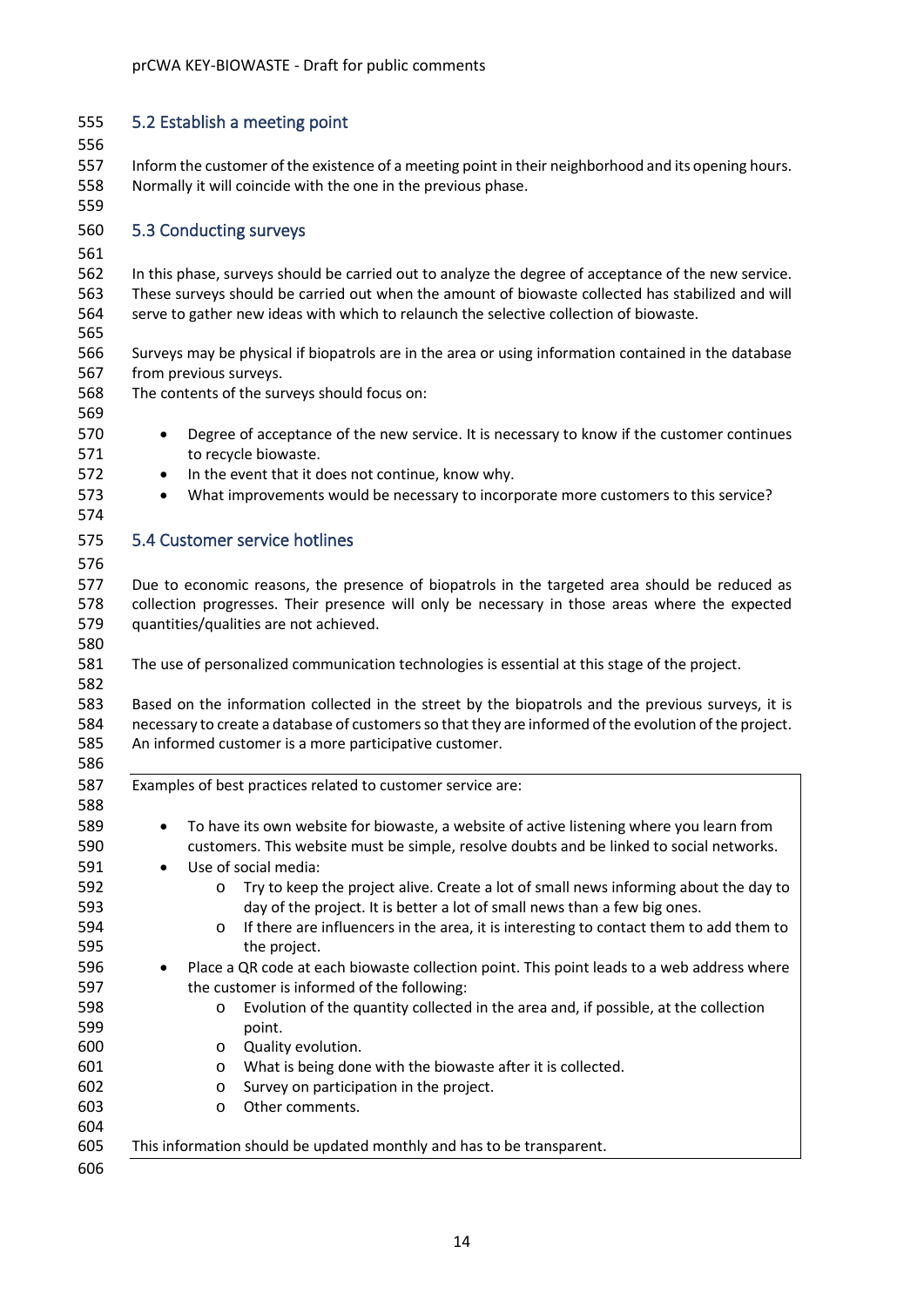# <span id="page-14-0"></span>6. How to correct deviations

 In any biowaste collection scheme, a contingency plan is necessary, especially if the results are not as expected for the two parameters considered: quantity and quality of the biowaste.

 The communication process between the biopatrols and the biowaste collection service is essential. This collection service must inform at which service points there are quality and quantity deviations to the biopatrols.

- The following aspects should be considered in this plan:
- a) Monthly monitor during 6 months after D-Day the Quantity and Quality KPI's. Ifthe expected results are achieved, follow up every three months.
- b) If there is a new need for more collection points in the area, consider eliminating those with little biowaste.
- c) If at a collection point non-required waste appears constantly and in appreciable quantity, 623 this collection point must be eliminated if the causes of this deviation cannot be solved.
- d) Face to face communication (biopatrols) where there is deviation in quantity and/or quality. If not, inform the customer through social networks and website.
- e) It is necessary to consider whether the collection point is adapted to the customer's needs.
- f) Inform to the customers of their actions where there are quantity and quality deviations using information as personalized as possible.
- g) As new areas are added to the collection, it is advisable to maintain comparative indicators between them.
- h) It is advisable to organize visits to the plant where the biowaste is treated so that customers can see what is done with it. In areas where there is less quantity/quality of biowaste, these visits are necessary.
- 

### <span id="page-14-1"></span> 7. Summary

 In this Clause the key factors for the successful implementation of urban biowaste selective collection schemes are summarised.

 One of the most important steps is to establish a day (D-day) for the beginning of the selective collection of biowaste in an area. Actions can be then divided in two: before and after this day.

#### **Before D-day:**

- Establish quality and quantity KPIs of collected biowaste.
- Identify large customers in the area, they are the key to obtain a high quality and quantity biowaste.
- Make a proposal for the location of biowaste collection points. The priority is to place them next to other selective collection bins.
- The collection point must be adapted to the type of customer:
	-
- 652 o citizen, lid no more than 25 x 25 cm,<br>653 o large producer: lid of at least 40 x 40 o large producer: lid of at least 40 x 40 cm with key opening and the lowest possible discharge height.
- Communicate the proposals of this initial plan to those interested and listen to them. Make changes to the proposal if applicable.

# Once the proposal is known, the communication process starts. Its characteristics are:

• There must be a personal a direct interaction with the customers (biopatrols).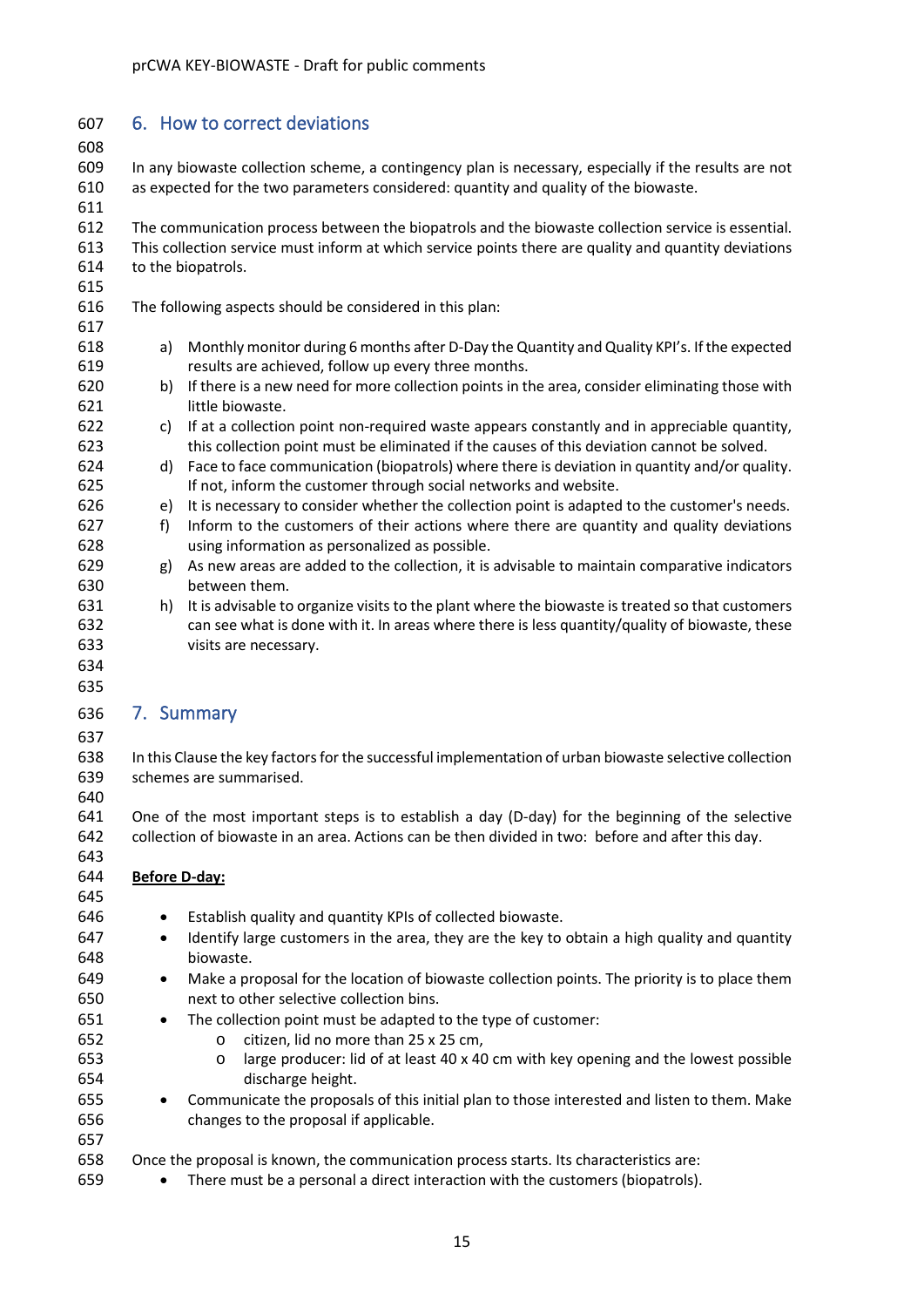- It has an order, going from the particular to the general: schools, large producers, associations, municipal services and citizens.
- In this phase, try to collect as much information as possible about customers: name, e-mail, address, dates, etc. Create your own database of customers. Online surveys are a good tool to obtain this information.

#### **After D-day.**

 

 • Start monitoring and using KPIs designed before. • During the first week, biopatrols must establish a face-to-face communication with the customer to know if they are participating and if not, find out why not. • Establish surveys and customer service hotlines to analyze the degree of acceptance of the new service. • If there are KPI´s deviations use biopatrols to know why. In this case the communication between the biowaste collection service and the biopatrols is essential. • Inform to the customer of the result of the biowaste collection, using the information from the database created at the stage before.